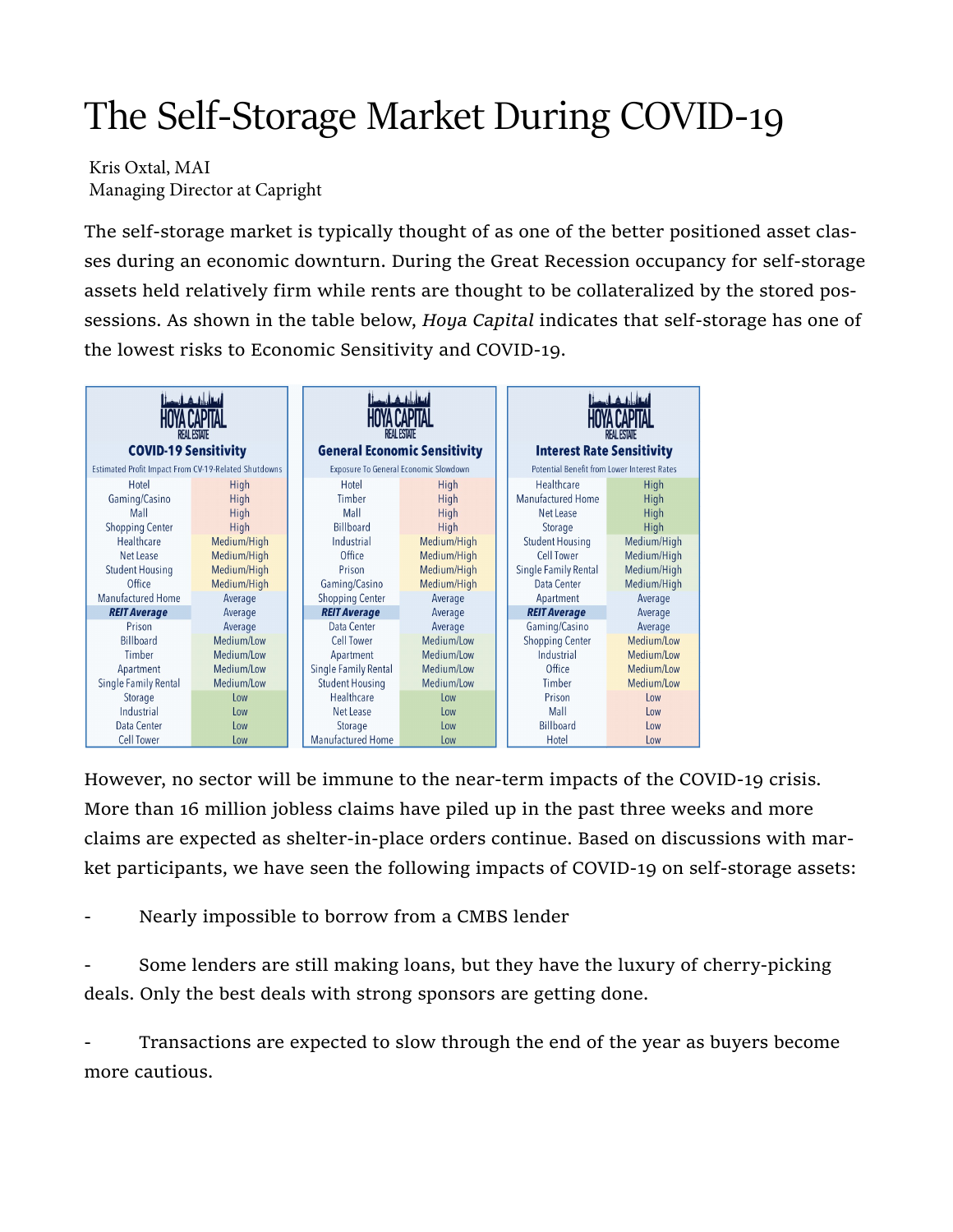Self-storage operations are still relatively steady at this point and sellers are not under pressure to dispose of these assets.

Price renegotiations are expected to increase over the next few weeks.

One REIT is looking to renegotiate all offers downward by up to 10 percent.

- Cap rates may increase 25 basis points to reflect lower rent growth and near-term concessions/credit loss. The spread between the going-in rate and terminal rate will narrow, as a reflection of heightened near-term risk versus diminished long-term risk. Less emphasis on the Direct Capitalization Approach will be needed to navigate the uncertainties in the near term.

Luke Elliott, Executive Managing Director with Cushman & Wakefield Self Storage Advisory Group indicated the following:

They have recently closed a handful of deals over the past two weeks with no price renegotiation, though challenging to get to the finish line due to debt.

Rent growth is expected to pullback and reduce moving forward depending on location and quality of the asset. If the property is adjacent to new development, expect no rent growth in the near term.

Rent relief and credit loss will be a moving target over the next few months.

Owners are not looking to increase rental rates on in-place tenants. New leases are being done at market.

Development deals and C/O deals will be difficult to transact unless at a significant discount. Bridge loans are available but tough to come by and are expensive. Buyers are being advised to add at least 12 months to lease-up with no rental growth through lease-up. The difference in underwriting will likely cause a significant increase to the bid-ask spread on these deals.

Strong/stable occupancy is key.

Based on discussions with self-storage asset/property management, we have seen the following impacts of COVID-19:

Tenants with autopayment have started pulling their credit cards.